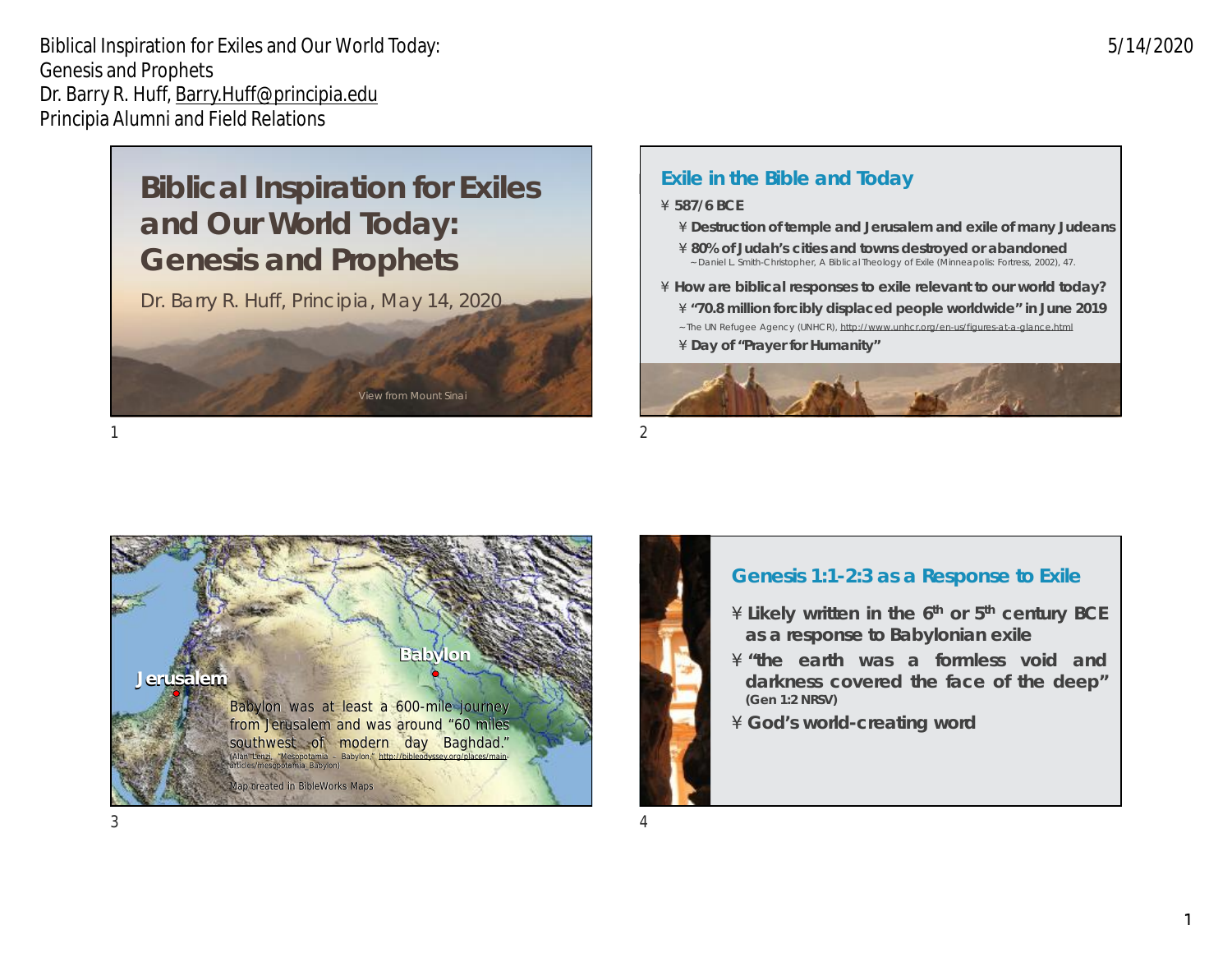

´**Please read and ponder Gen 1:26-28 from the perspective of Jewish exiles in Babylon who have been uprooted from their homeland.**

´**"God said, 'Let us make humankind in our image, according to our likeness: and let them have dominion…' God blessed them, and God said to them, 'Be fruitful and multiply, and fill the earth and subdue it; and have dominion…'" (Gen 1:26, 28 NRSV).**

 $5\,$ 



#### **Image of God**

´**Mesopotamian texts describe the king as the image of a god to designate the king as "a special representative of the god or gods, possessing a divine mandate to rule" and divine power.** <sup>~</sup> Phyllis A. Bird, "'Male and Female He Created Them': Gen 1:27b in the Context of the Priestly Account of Creation." *Harvard Theological Review* 74.2 (1981): 143.

´**Not just the Davidic monarchy but all humans are created as "the kings and queens of God's estate, his agents in charge of the world."**  ~ Ralph Klein, *Israel in Exile* (Philadelphia: Fortress Press, 1979), 127.

# **Historical Context of Gen 1:26-28**

´**Brueggemann argues that the five verbs in Gen 1:28 counter the hopelessness of exile with a vision of God's great purposes for human life:**

- ´**"be fruitful=no more barrenness**
- ´**multiply=no more lack of heirs**
- ´**fill the earth=no more being crowded out**
- ´**subdue=no more subservience**
- ´**have dominion=no more being dominated."** *~* Walter Brueggemann, *The Vitality of Old Testament Traditions* (Atlanta: John Knox Press, 1975), 103-104.

# **"A bow of promise"**

- **"'Let there be light, and there was light.' What chased the clouds away? 'Twas Love whose finger traced aloud A bow of promise on the cloud."** 
	- **~ "Love" by Mary Baker Eddy (***Miscellaneous Writings* **388)**
- **Author(s) of Gen 1 also wrote unconditional covenant in Noah story symbolized by "A bow of promise on the cloud" (Gen 9:9-17)**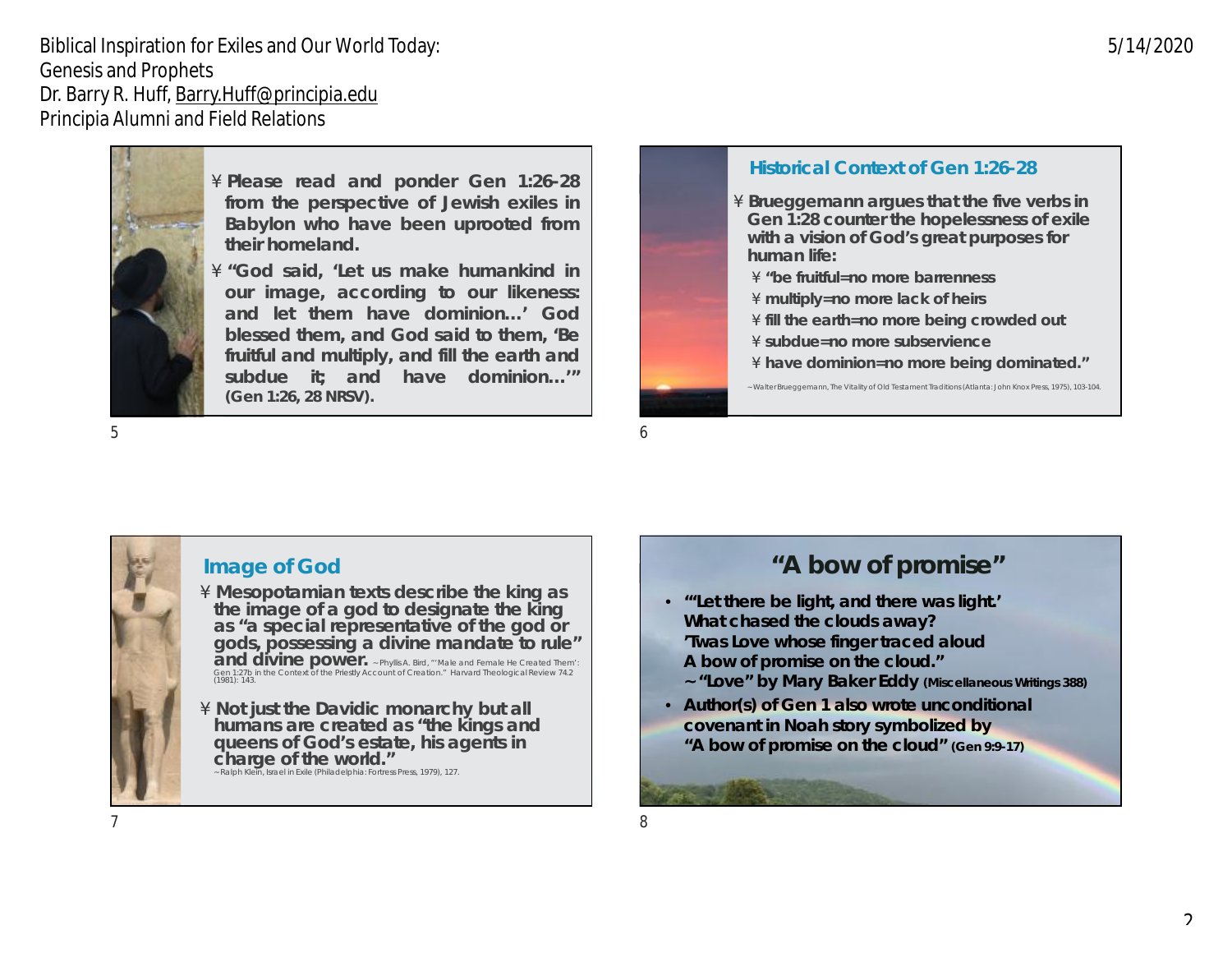# **More Priestly Responses to Exile**

- ´**Sabbath**
- ´**Genealogies**
- ´**Torah ending on border of promised land**



#### **Jeremiah's Pre-Exilic Message**

- ´**Repent from idolatry and injustice**
- ´People have forsaken God, "the fountain of living water," for "cracked cisterns that can hold no water" (Jer 2:13 NRSV)
- $\hat{ }$  Defending "the rights of the poor" = knowing God (Jer 22:16 CEB)
- ´Only if people "treat each other justly" will God dwell in the temple (Jer 7:3-7 CEB).



 $9$  10

#### **Hope in the Face of Exile**

- ´From prison, buys field for family near Jerusalem
- ´"The LORD proclaims: When Babylon's seventy years are up, I will come and fulfill my gracious promise to bring you back to this place. I know the plans I have in mind for you, declares the LORD; they are plans for peace, not disaster, to give you a future filled with hope" (Jer 29:10-11 CEB).
- ´Urges exiles: bloom where you're planted (Jer 29)



### **New Covenant**

´**After Jerusalem is destroyed, God promises a new covenant:**

´"I will put my law within them, and I will write it on their hearts; and I will be their God, and they shall be my people. No longer shall they teach one another, or say to each other, 'Know the LORD,' for they shall all know me…" (Jer 31:33-34 NRSV).



5/14/2020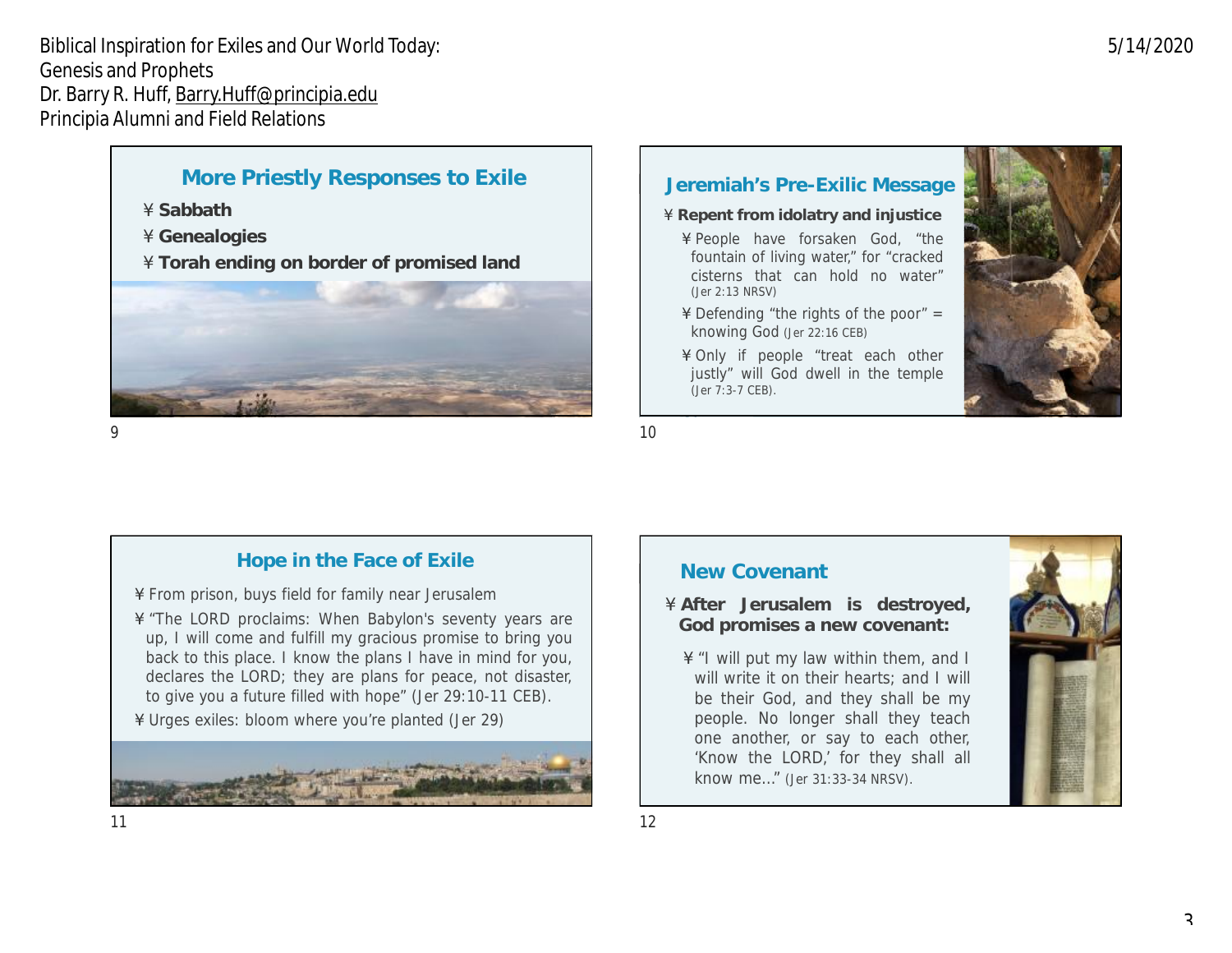#### **Ezekiel & Jeremiah**

- ´**Shared Messages**
	- Before exile: repent or destruction
	- ´After exile: God renews and restores
	- ´Ban proverb that "The parents have eaten sour grapes, and the children's teeth are set on edge" (Ezek 18:2 NRSV).
- ´**Different Locations**
	- ´Jeremiah in Jerusalem
	- ´Ezekiel in Babylon (deported in 597)



#### **Ezekiel's Third Vision (Ezek 37)**

- ´God breathing new life in the dry bones of exilic Judah<sup>e</sup>
- ´Turned to for inspiration in the face of later crises
	- ´Scroll fragments including this vision were discovered at Masada
	- ´Text featured when exiting Yad Vashem (World Holocaust Remembrance Center in Jerusalem)

#### I MILITENT MENTE INTOVOLIBIDI POLI SELLI INDIALISMA AND I MILI SET YOU UPON FOUR OWN SOIL ... " FEZEKI EL 3

 $13$  and  $14$ 

**What similarities and differences do you see between these visions? How do these visions apply to our world today?**

**"water was flowing from below the threshold of the temple toward the east…everything will live where the river goes…On the banks, on both sides of the river, there will grow all kinds of trees for food. Their leaves will not wither nor their fruit fail, but they will bear fresh fruit every month, because the water for them flows from the sanctuary. Their fruit will be for food, and their leaves for healing." (Ezekiel 47:1, 7, 9, 12 NRSV)**

**"Then the angel showed me the river of the water of life, bright as crystal, flowing from the throne of God and of the Lamb through the middle of the street of the city. On either side of the river is the tree of life with its twelve kinds of fruit, producing its fruit each month; and the leaves of the tree are for the healing of the nations" (Revelation 22:1-4 NRSV).**

| Timeline of Book of Isaiah (approximate BCE dates)                 |                                             |
|--------------------------------------------------------------------|---------------------------------------------|
| Late 8 <sup>th</sup> century Isaiah (1-39) prophesies in Jerusalem |                                             |
| 587/6                                                              | <b>Babylonian Exile begins</b>              |
| 540s                                                               | Second Isaiah (40-55) prophesies in Babylon |
| 539                                                                | Persia conquers Babylon                     |
| Late 6th or 5th century Third Isaiah (56-66) prophesies            |                                             |
|                                                                    |                                             |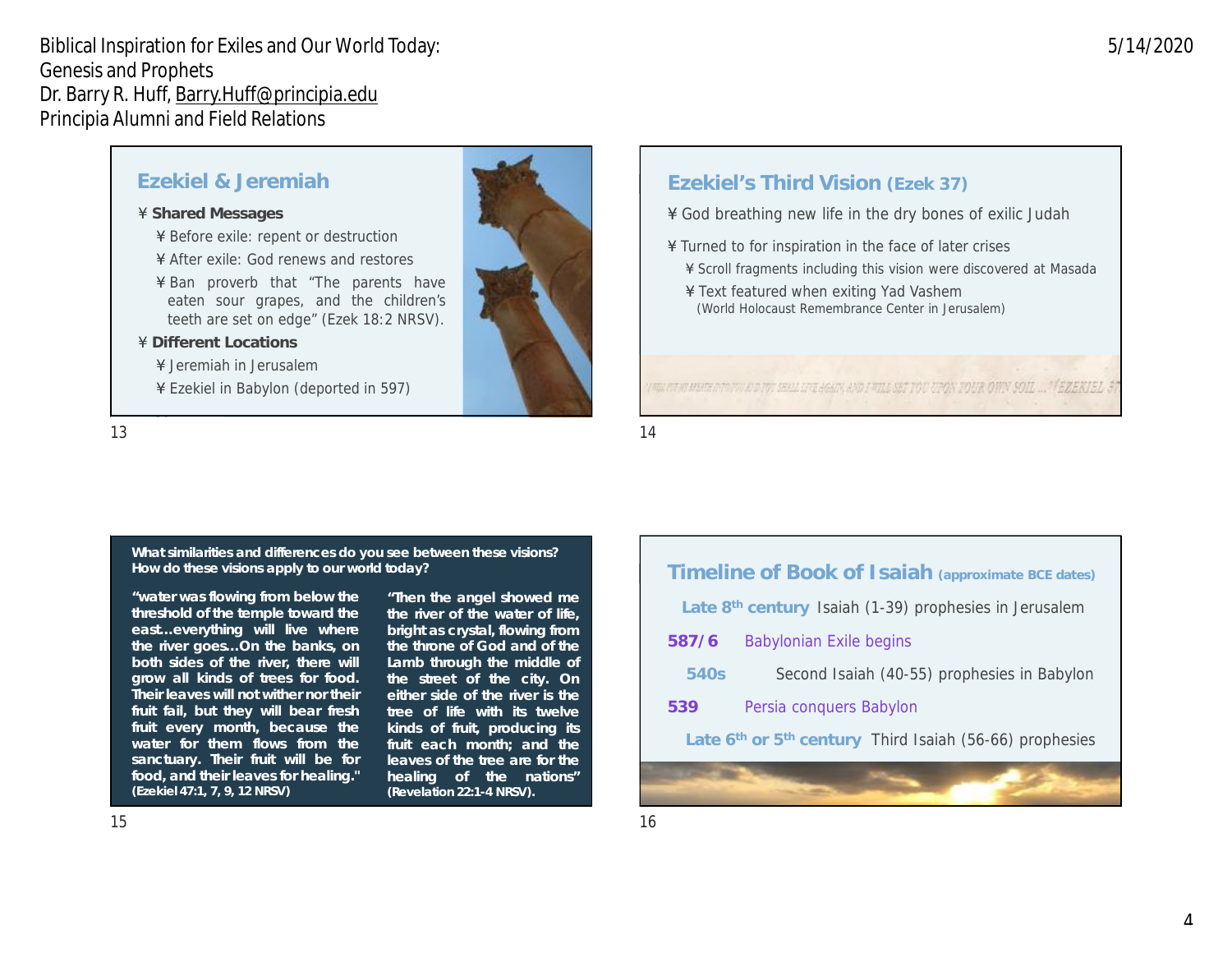#### **Comforting the Exiles**

- ´Lamentations 1: Jerusalem has "none to comfort her.... she had no comforter" (Lam 1:2, 9 KJV).
- ´Second Isaiah's opening words: "Comfort ye, comfort ye my people, saith your God" (Isa 40:1 KJV). "A voice is crying out: "Clear the Lord's way in the desert! Make a level highway in the wilderness for our God!" (Isa 40:3 CEB).



#### $17$  and  $18$

# **Second Isaiah's New Views of God**

- ´Monotheism: "I am God, and there is no other" (Isa 45:22 NRSV)
- ´Motherhood: "Can a woman forget her nursing child, or show no compassion for the child of her womb? Even these may forget, yet I will not forget you. See, I have inscribed you on the palms of my hands" (Isa 49:15-16 NRSV).



#### **Major Prophets' Messages**

- Exile will end because God is sovereign and cares about exiles (II Isaiah & Jeremiah) or about God's holy name (Ezekiel)
- Babylon & its "gods" not sovereign
- Confront denial with message of destruction
- Confront hopelessness with message of hope

#### **Second Isaiah's Finale**

"so shall my word be that goes out from my mouth; it shall not return to me empty, but it shall accomplish that which I purpose, and succeed in the thing for which I sent it. For you shall go out in joy, and be led back in peace; the mountains and the hills before you shall burst into song, and all the trees of the field shall clap their hands" (Isa 55:11-12 NRSV).